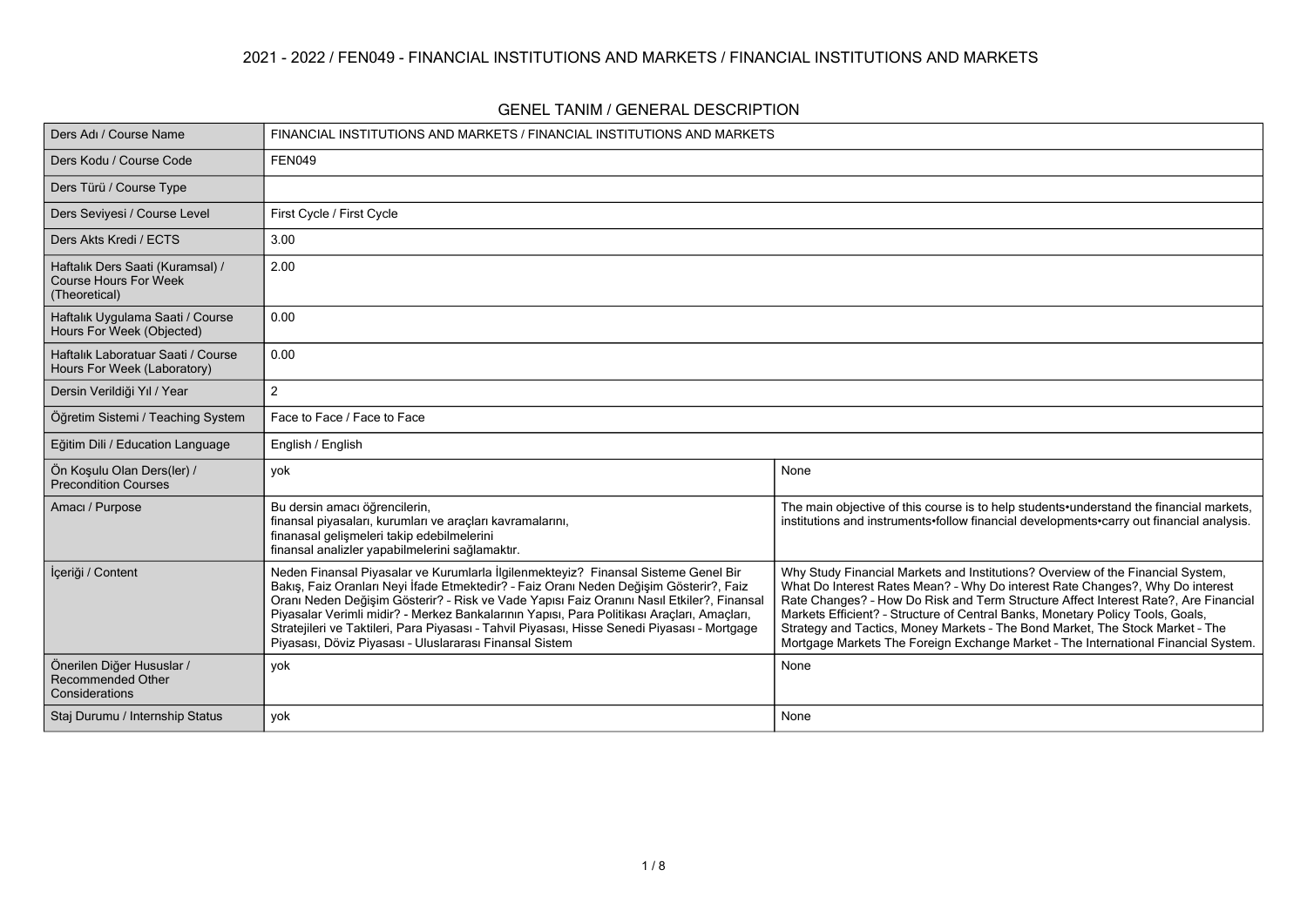| Kitabı / Malzemesi / Önerilen<br>Kaynaklar / Books / Materials /<br><b>Recommended Reading</b> | Mishkin, F. S. and Eakins, S. G (2009), Financial Markets and Institutions, 6th Ed.,<br>Pearson-Prentice Hall.<br>Mishkin, F. S. (2007), The Economics of Money, Banking, and Financial Markets, 8th<br>International Edition, Pearson-Addison Wesley.<br>Howells, P. and Bain, K. (2008), The Economics of Money, Banking and Finance: A<br>European Text, 4th Ed., Pearson-Prentice Hall.<br>Fabozzi, F. J., Modigliani, F., and Jones, F. J. (2007), Foundations of Financial Markets<br>and Institutions, 4th Ed., Pearson-Prentice Hall.<br>Marc, L. (2005), Guide to Financial Markets, 4th Edition, The Economist.<br>Bailey, R. E. (2005), The Economics of Financial Markets, Cambridge University Press.<br>Steiner, B. (2002), Foreign, Exchange and Money Markets: Theory, Practice and Risk<br>Management, Butterworth-Heinemann.<br>Gregoriou, G. N., Hübner, G., Papageorgiou, N., and Rouah, N. (2005), Hedge Funds:<br>Insights in Performance Measurement, Risk Analysis, and Portfolio Allocation, John Wiley<br>ve Sons.<br>Levi, M. D. (2009), International Finance, 4th Edition, Routledge.<br>Buckley, A. (2004), Multinational Finance, 5th Edition, Pearson-PrenticeHall.<br>Fabozzi, F. J., Mann, S. V., and Choudhry, M. (2002), The Global Money Markets, John<br>Wiley ve Sons.<br>Roberts, R. (2002), Wall Street The Markets Mechanisms and Players, The Economist.<br>Parasız, İ. (2000), Para Banka ve Finansal Piyasalar, 7. Baskı, Ezgi Kitap Evi.<br>Günal, M. (2007), Para Banka va Finansal Sistem, 2. Bski, Yeni Dönem Yayını. | Mishkin, F. S. and Eakins, S. G (2009), Financial Markets and Institutions, 6th Ed.,<br>Pearson-Prentice Hall.<br>Mishkin, F. S. (2007), The Economics of Money, Banking, and Financial Markets, 8th<br>International Edition, Pearson-Addison Wesley.<br>Howells, P. and Bain, K. (2008), The Economics of Money, Banking and Finance: A<br>European Text, 4th Ed., Pearson-Prentice Hall.<br>Fabozzi, F. J., Modigliani, F., and Jones, F. J. (2007), Foundations of Financial<br>Markets and Institutions, 4th Ed., Pearson-Prentice Hall.<br>Marc, L. (2005), Guide to Financial Markets, 4th Edition, The Economist.<br>Bailey, R. E. (2005), The Economics of Financial Markets, Cambridge University<br>Press.<br>Steiner, B. (2002), Foreign, Exchange and Money Markets: Theory, Practice and Risk<br>Management, Butterworth-Heinemann.<br>Gregoriou, G. N., Hübner, G., Papageorgiou, N., and Rouah, N. (2005), Hedge Funds:<br>Insights in Performance Measurement, Risk Analysis, and Portfolio Allocation, John<br>Wiley & Sons.<br>Levi, M. D. (2009), International Finance, 4th Edition, Routledge.<br>Buckley, A. (2004), Multinational Finance, 5th Edition, Pearson-PrenticeHall.<br>Fabozzi, F. J., Mann, S. V., and Choudhry, M. (2002), The Global Money Markets,<br>John Wiley & Sons.<br>Roberts, R. (2002), Wall Street The Markets Mechanisms and Players, The<br>Economist.<br>Parasız, I. (2000), Para Banka ve Finansal Piyasalar, 7. Baskı, Ezgi Kitap Evi.<br>Günal, M. (2007), Para Banka va Finansal Sistem, 2. Bskı, Yeni Dönem Yayını. |
|------------------------------------------------------------------------------------------------|------------------------------------------------------------------------------------------------------------------------------------------------------------------------------------------------------------------------------------------------------------------------------------------------------------------------------------------------------------------------------------------------------------------------------------------------------------------------------------------------------------------------------------------------------------------------------------------------------------------------------------------------------------------------------------------------------------------------------------------------------------------------------------------------------------------------------------------------------------------------------------------------------------------------------------------------------------------------------------------------------------------------------------------------------------------------------------------------------------------------------------------------------------------------------------------------------------------------------------------------------------------------------------------------------------------------------------------------------------------------------------------------------------------------------------------------------------------------------------------------------------------------------------------------------------------------|----------------------------------------------------------------------------------------------------------------------------------------------------------------------------------------------------------------------------------------------------------------------------------------------------------------------------------------------------------------------------------------------------------------------------------------------------------------------------------------------------------------------------------------------------------------------------------------------------------------------------------------------------------------------------------------------------------------------------------------------------------------------------------------------------------------------------------------------------------------------------------------------------------------------------------------------------------------------------------------------------------------------------------------------------------------------------------------------------------------------------------------------------------------------------------------------------------------------------------------------------------------------------------------------------------------------------------------------------------------------------------------------------------------------------------------------------------------------------------------------------------------------------------------------------------------------------|
| Öğretim Üyesi (Üyeleri) / Faculty<br>Member (Members)                                          | Doç Dr Mehmet Güçlü                                                                                                                                                                                                                                                                                                                                                                                                                                                                                                                                                                                                                                                                                                                                                                                                                                                                                                                                                                                                                                                                                                                                                                                                                                                                                                                                                                                                                                                                                                                                                    |                                                                                                                                                                                                                                                                                                                                                                                                                                                                                                                                                                                                                                                                                                                                                                                                                                                                                                                                                                                                                                                                                                                                                                                                                                                                                                                                                                                                                                                                                                                                                                            |

# **ÖĞRENME ÇIKTILARI / LEARNING OUTCOMES**

|    | Finansal kurumları ve piyasaları tanımlayabilme                                                                 | To be able to define financial institutions and markets                                                |
|----|-----------------------------------------------------------------------------------------------------------------|--------------------------------------------------------------------------------------------------------|
|    | Finansal araçları tanımlayabilme ve karşılaştırabilme,                                                          | To be able to define and compare financial instruments                                                 |
| -3 | Finansal kurumların fonksiyonları tanımlayabilme ve ekonomi içindeki rollerini analiz edebilme,                 | To be able to define the functions of financial institutions, and to analyze their role in an economy. |
|    | Merkez bankalarının finans piyasalarındaki rolü analiz edilebilme ve temel politika önerileri<br>sunulabilinme, | To be able to analyze the role of a central bank in an economy, and to propose policies.               |
|    | Para politikası stratejilerini karşılaştırabilme,                                                               | To be able to compare the strategies of the monetary policy                                            |

**HAFTALIK DERS İÇERİĞİ / DETAILED COURSE OUTLINE**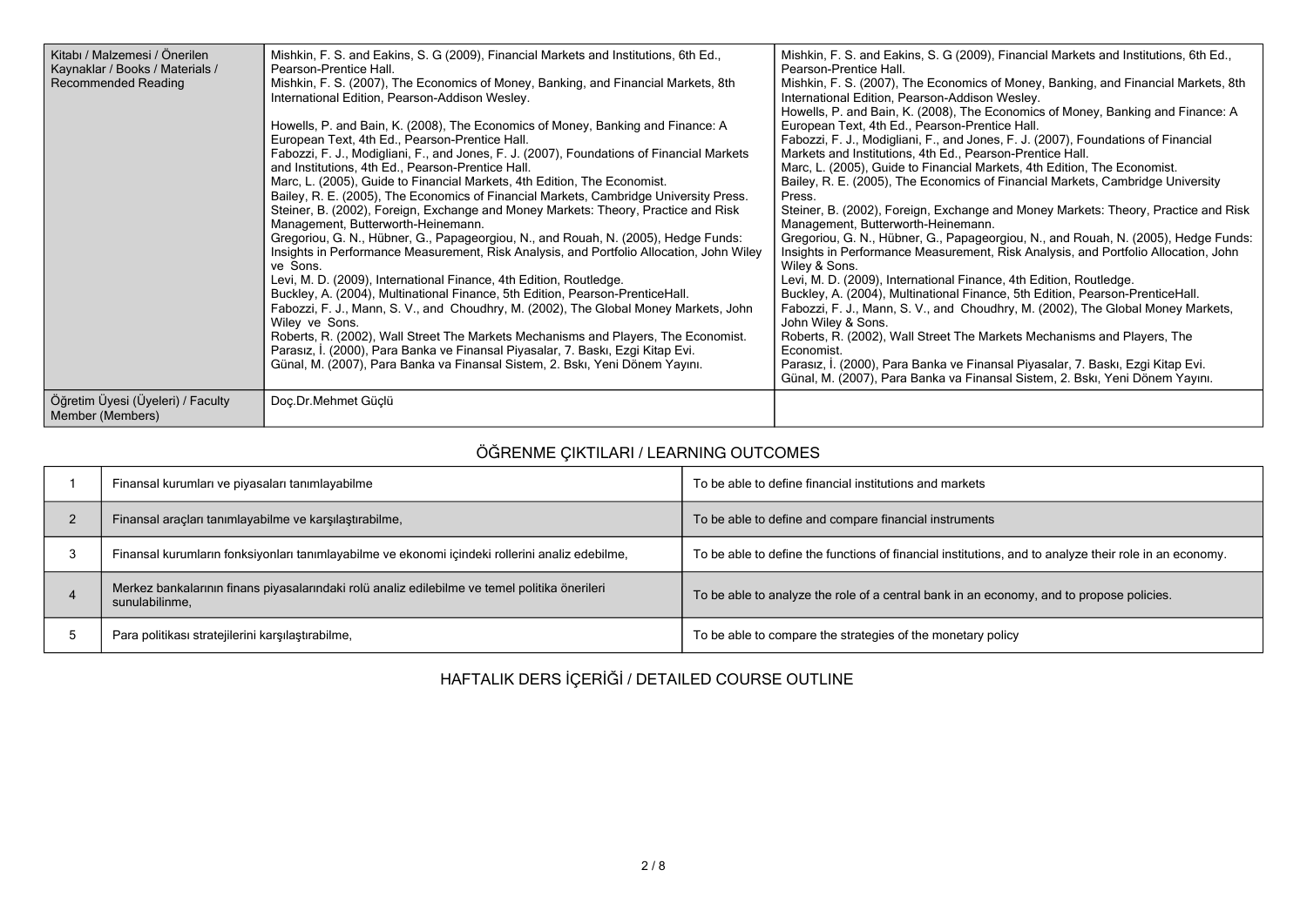| Hafta / Week |                                                                                                                                                                                                                                                  |                                |     |                                                                |                           |
|--------------|--------------------------------------------------------------------------------------------------------------------------------------------------------------------------------------------------------------------------------------------------|--------------------------------|-----|----------------------------------------------------------------|---------------------------|
|              | Teorik Dersler / Theoretical                                                                                                                                                                                                                     | Uygulama                       | Lab | Öğretim Yöntem ve<br>Teknikleri/Teaching Methods               | Ön Hazırlık / Preliminary |
| $\mathbf 1$  | I.Neden Finansal Piyasalar ve Kurumlarla İlgilenmekteyiz?<br>Borç Piyasaları ve Faiz Oranları<br>ii.Hisse Śenedi Piyasası<br>iii.Döviz Piyasası<br>iv.Merkez Bankaları<br>v.Finans Sisteminin Yapısı<br>vi. Bankalar ve Diğer Finansal Kurumlar  | Mishkin and Eakins (Bölüm 1)   |     | Techniques                                                     |                           |
|              | I. Why Study Financial Markets and Institutions?<br>i.Debt Markets and Interest Rates<br>ii.Stock Market<br>iii.Foreign Exchange Market<br>iv.Central Banks<br>v.Structure of the Financial System<br>vi. Banks and Other Financial Institutions | Mishkin and Eakins (Chapter 1) |     |                                                                |                           |
| 2            | <b>Teorik Dersler / Theoretical</b>                                                                                                                                                                                                              | Uygulama                       | Lab | Öğretim Yöntem ve<br>Teknikleri/Teaching Methods<br>Techniques | Ön Hazırlık / Preliminary |
|              | II. Finansal Sisteme Genel Bir Bakış<br>i.Finansal Piyasaların Fonksiyonları<br>ii.Finans Piyasalarının Yapısı<br>iii.Finansal Aracıların Fonksiyonları<br>iv Finansal Aracıların Türleri<br>v.Finansal Sistemin Düzenlenmesi                    | Mishkin and Eakins (Bölüm 2)   |     |                                                                |                           |
|              | II. Overview of the Financial System<br>i.Function of Financial Market<br>ii.Structure of Financial Market<br>iii. Function of Financial Intermediaries<br>iv. Types of Financial Intermediaries<br>v.Regulation of Financial System             | Mishkin and Eakins (Chapter 3) |     |                                                                |                           |
|              | Teorik Dersler / Theoretical                                                                                                                                                                                                                     | Uygulama                       | Lab | Öğretim Yöntem ve<br>Teknikleri/Teaching Methods<br>Techniques | Ön Hazırlık / Preliminary |
| 3            | III. Faiz Oranları Neyi İfade Etmektedir?<br>i.Faiz oranını ölçmek<br>ii.Reel ve Nominal Faiz oranı Farkı<br>iii.Faiz oranı ve getiri arasındaki fark<br>iv.Faiz oranı Riski<br>v.Yeniden Yatırım Riski                                          | Mishkin and Eakins (Bölüm 3)   |     |                                                                |                           |
|              | III. What Do Interest Rates Mean?<br>i.Measuring Interest Rate<br>ii. The Distinction Between Real and Nominal Interest Rate<br>iii. The Distinction Between Interest Rate and Return<br>iv.Interest Rate Risk<br>v.Reinvestment Risk            | Mishkin and Eakins (Chapter 3  |     |                                                                |                           |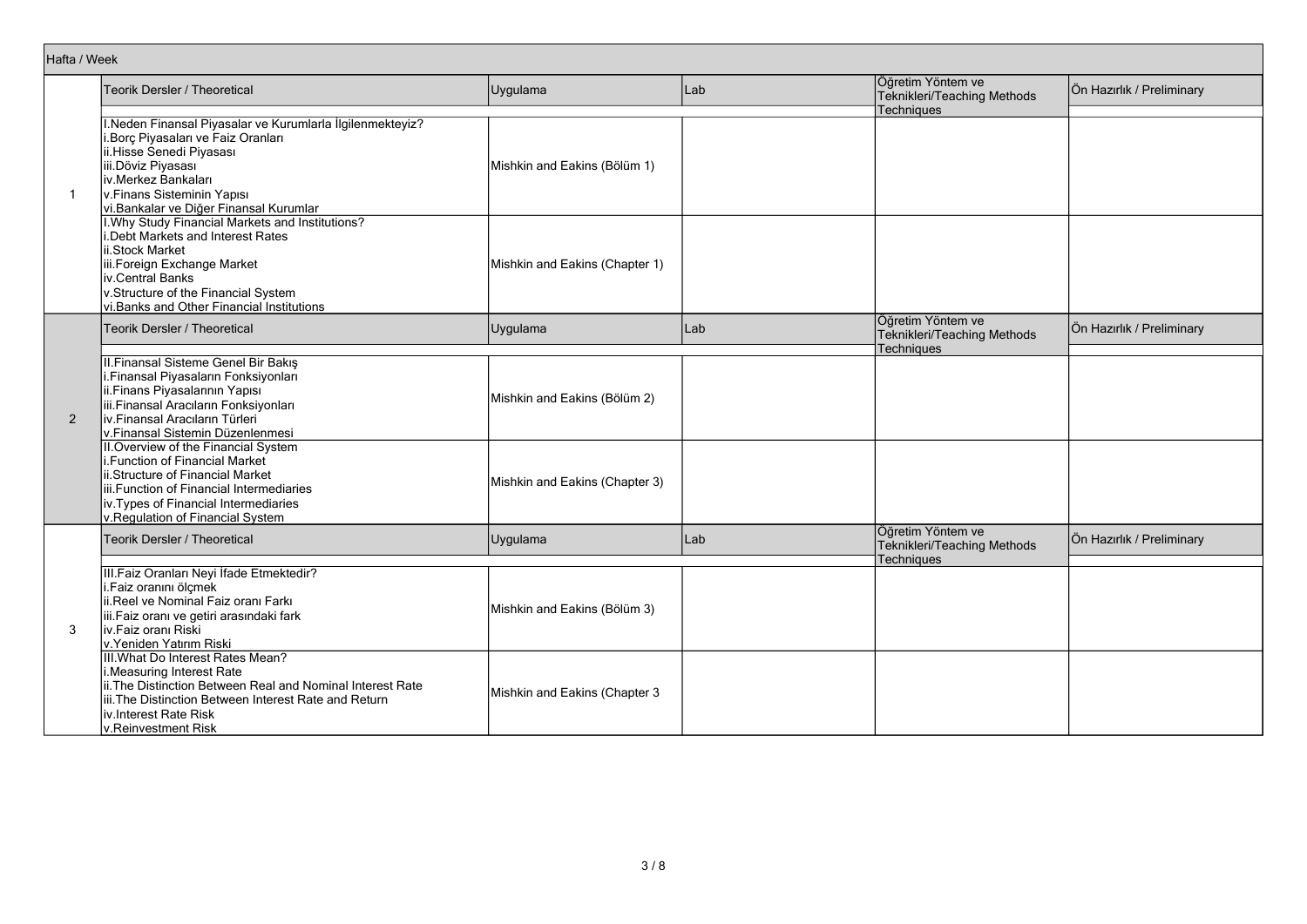| $\overline{4}$ | <b>Teorik Dersler / Theoretical</b>                                                                                                                         | Uygulama                       | Lab | Öğretim Yöntem ve<br>Teknikleri/Teaching Methods                      | Ön Hazırlık / Preliminary |
|----------------|-------------------------------------------------------------------------------------------------------------------------------------------------------------|--------------------------------|-----|-----------------------------------------------------------------------|---------------------------|
|                | IV. Faiz Oranı Neden Değişim Gösterir?<br>I. Varlık Talebinin Belirleyicileri<br>ii.Bono Piyasasında Arz ve Talep<br>iii.Denge Faiz Oranındaki değişimler   | Mishkin and Eakins (Bölüm 4)   |     | <b>Techniques</b>                                                     |                           |
|                | IV. Why Do interest Rate Changes?<br>i.Determinants of Asset Demand<br>ii.Supply and Demand in the Bond Market<br>iii.Changes in Equilibrium Interest Rates | Mishkin and Eakins (Chapter 4) |     |                                                                       |                           |
|                | Teorik Dersler / Theoretical                                                                                                                                | Uygulama                       | Lab | Öğretim Yöntem ve<br>Teknikleri/Teaching Methods<br><b>Techniques</b> | Ön Hazırlık / Preliminary |
| 5              | V.Risk ve Vade Yapısı Faiz Oranını Nasıl Etkiler?<br>i.Faiz Oranı Risk yapısı<br>ii.Faiz Oranı Vade Yapısı                                                  | Mishkin and Eakins (Bölüm 5)   |     |                                                                       |                           |
|                | V. How Do Risk and Term Structure Affect Interest Rate?<br>i.Risk Structure of Interest Rates<br>ii. Term Structure of Interest Rates                       | Mishkin and Eakins (Chapter 5) |     |                                                                       |                           |
|                | Teorik Dersler / Theoretical                                                                                                                                | Uygulama                       | Lab | Öğretim Yöntem ve<br>Teknikleri/Teaching Methods<br>Techniques        | Ön Hazırlık / Preliminary |
| 6              | VI. Finansal Piyasalar Verimli midir?<br>i.Etkin Piyasa Hipotezi<br>ii.Davranişsal Finans                                                                   | Mishkin and Eakins (Bölüm 6)   |     |                                                                       |                           |
|                | VI. Are Financial Markets Efficient?<br>i. The Efficient Market Hypothesis<br>ii.Behavioral Finance                                                         | Mishkin and Eakins (Chapter 6) |     |                                                                       |                           |
|                | Teorik Dersler / Theoretical                                                                                                                                | Uygulama                       | Lab | Öğretim Yöntem ve<br>Teknikleri/Teaching Methods<br><b>Techniques</b> | Ön Hazırlık / Preliminary |
| $\overline{7}$ | VII. Merkez Bankalarının Yapısı<br>i.Merkez Bankasının yapısı ve Bağımsızlığı<br>ii. Merkez Bankası Davranışlarının Açıklanması                             | Mishkin and Eakins (Bölüm 7)   |     |                                                                       |                           |
|                | <b>VII.Structure of Central Banks</b><br>i.Structure and Independence of Central Banks<br>ii. Explaining Central Bank Behaviour                             | Mishkin and Eakins (Chapter 7) |     |                                                                       |                           |
|                | Teorik Dersler / Theoretical                                                                                                                                | Uygulama                       | Lab | Öğretim Yöntem ve<br>Teknikleri/Teaching Methods<br><b>Techniques</b> | Ön Hazırlık / Preliminary |
| 8              | Ara Sınav                                                                                                                                                   |                                |     |                                                                       |                           |
|                | <b>Midterm Exam</b>                                                                                                                                         |                                |     |                                                                       |                           |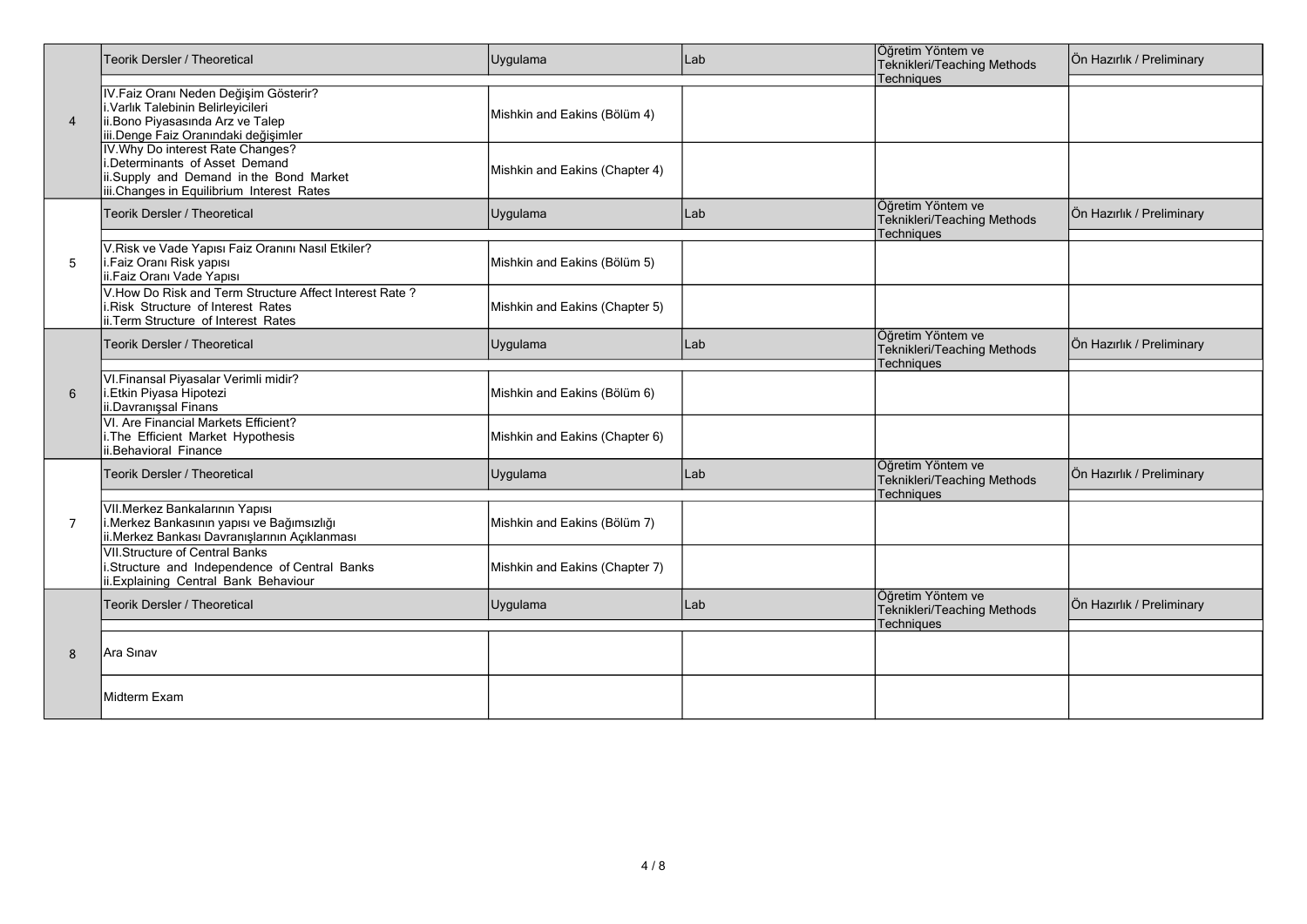| 9  | Teorik Dersler / Theoretical                                                                                                                                                                                                                                                                                              | Uygulama                       | Lab | Öğretim Yöntem ve<br>Teknikleri/Teaching Methods               | Ön Hazırlık / Preliminary |
|----|---------------------------------------------------------------------------------------------------------------------------------------------------------------------------------------------------------------------------------------------------------------------------------------------------------------------------|--------------------------------|-----|----------------------------------------------------------------|---------------------------|
|    | VIII. Para Politikası Araçları, Amaçları, Stratejileri ve Taktileri<br>i.Merkez Bankası Bilançosu<br>ii.Para Politikası Araçları<br>iii.Para Politikasının Amaçları<br>iv.Merkez Bankası Stratejileri<br>lv.Parasal Hedefleme<br>IX.Enflasyon Hedeflemesi                                                                 | Mishkin and Eakins (Bölüm 8)   |     | <b>Techniques</b>                                              |                           |
|    | VIII. Monetary Policy Tools, Goals, Strategy and Tactics<br>i The Central Bank's Balance Sheet<br>ii. Tools of Monetary Policy<br>iii.Goals of Monetary Policy<br>iv Central Bank Strategy: Use of Targets<br>v.Monetary Targeting<br>vi. The New International Trend in Monetary Policy Strategy: Inflation<br>Targeting | Mishkin and Eakins (Chapter 8) |     |                                                                |                           |
| 10 | Teorik Dersler / Theoretical                                                                                                                                                                                                                                                                                              | Uygulama                       | Lab | Öğretim Yöntem ve<br>Teknikleri/Teaching Methods<br>Techniques | Ön Hazırlık / Preliminary |
|    | X.Para Piyasası<br>Neden Para Piyasalarına İhtiyaç Vardır<br>ii.Para Piyasalarının Amacı<br>iii.Para Piyasasındaki Aktörler Kimlerdir?<br>iv.Para Piyasası Araçları                                                                                                                                                       | Mishkin and Eakins (Bölüm 9)   |     |                                                                |                           |
|    | <b>IX.Money Markets</b><br>i. Why Do We Need the Money Markets?<br>ii. The Purpose of the Money Markets<br>iii. Who Participates in the Money Markets?<br>iv Money Market Instruments                                                                                                                                     | Mishkin and Eakins (Chapter 9) |     |                                                                |                           |
|    | Teorik Dersler / Theoretical                                                                                                                                                                                                                                                                                              | Uygulama                       | Lab | Öğretim Yöntem ve<br>Teknikleri/Teaching Methods<br>Techniques | Ön Hazırlık / Preliminary |
| 11 | XI. Tahvil Piyasası<br>Tahvil Piyasalarının Amacı<br>ii.Sermaye Piyasasındaki Aktörler Kimlerdir?<br>iii.Tahvil Türleri<br>liv.Hazine Tahvilleri<br>v.Tahvil Getirisi Hesaplama                                                                                                                                           | Mishkin and Eakins (Bölüm 10)  |     |                                                                |                           |
|    | X. The Bond Market<br>i.Purpose of the Capital Market<br>ii.Capital Market Participants<br>iii.Types of Bonds<br>iv.Treasury Bonds<br>v.Bond Yield Calculations                                                                                                                                                           | Mishkin and Eakins (Chapter 10 |     |                                                                |                           |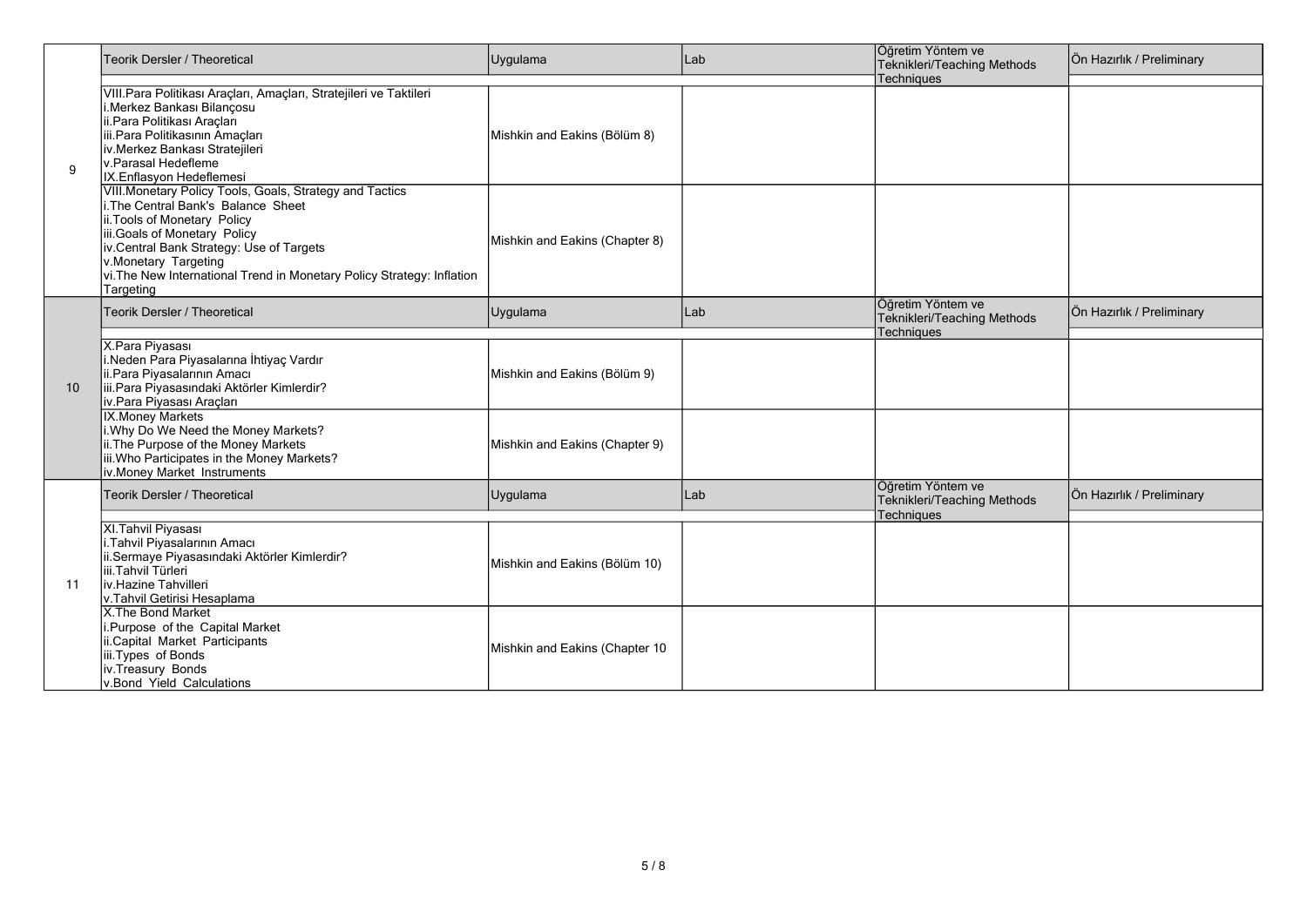|    | Teorik Dersler / Theoretical                                                                                                                                                                                 | Uygulama                        | Lab | Öğretim Yöntem ve<br>Teknikleri/Teaching Methods                      | Ön Hazırlık / Preliminary |
|----|--------------------------------------------------------------------------------------------------------------------------------------------------------------------------------------------------------------|---------------------------------|-----|-----------------------------------------------------------------------|---------------------------|
| 12 | XII.Hisse Senedi Piyasası<br>i.Hisse Senetlerine Yatırım Yapmak<br>ii. Hisse senedinin Fiyatını Hesaplama<br>iii.Borsa Endeksi<br>iv. Yabancı Hisse Senedi Satın Almak                                       | Mishkin and Eakins (Bölüm 11)   |     | Techniques                                                            |                           |
|    | <b>XI. The Stock Market</b><br>i.Investing in Stocks<br>ii.Computing the Price of Common Stock<br>iii. How the Market Sets Security Prices<br>iv.Stock Market Indexes<br>v.Buying Foreign Stocks             | Mishkin and Eakins (Chapter 11) |     |                                                                       |                           |
|    | <b>Teorik Dersler / Theoretical</b>                                                                                                                                                                          | Uygulama                        | Lab | Öğretim Yöntem ve<br>Teknikleri/Teaching Methods<br>Techniques        | Ön Hazırlık / Preliminary |
| 13 | XIII. Mortgage Piyasası<br>i.Mortgage'nin Özellikleri<br>ii.Mortgage Kredisi Veren Kuruşların Özellikleri<br>iii. İkincil Mortgage Piyasası                                                                  | Mishkin and Eakins (Bölüm 12)   |     |                                                                       |                           |
|    | XII The Mortgage Markets<br>i.Characteristics of the Residential Mortgage<br>ii.Mortgage-Lending Institutions<br>iii.Secondary Mortgage; Market                                                              | Mishkin and Eakins (Chapter 12) |     |                                                                       |                           |
|    | Teorik Dersler / Theoretical                                                                                                                                                                                 | Uygulama                        | Lab | Öğretim Yöntem ve<br>Teknikleri/Teaching Methods<br><b>Techniaues</b> | Ön Hazırlık / Preliminary |
| 14 | XIV.Döviz Piyasası<br>i.Döviz Piyasası<br>ii.Uzun Dönemde Döviz Kurları<br>liii.Kısa Dönemde Döviz Kurları<br>iv. Döviz Kurlarındaki Değişimlerin Açıklanması                                                | Mishkin and Eakins (Bölüm 13)   |     |                                                                       |                           |
|    | XIII. The Foreign Exchange Market<br>i.Foreign Exchange Market<br>ii.Exchange Rates in the Long Run<br>iii.Exchange Rates in the Short Run<br>iv.Explaining Changes in Exchange Rates                        | Mishkin and Eakins (Chapter 13) |     |                                                                       |                           |
|    | Teorik Dersler / Theoretical                                                                                                                                                                                 | Uygulama                        | Lab | Öğretim Yöntem ve<br>Teknikleri/Teaching Methods<br><b>Techniques</b> | Ön Hazırlık / Preliminary |
| 15 | XV.Uluslararası Finansal Sistem<br>i.Döviz Piyasalarına Müdahale<br>ii.Ödemeler Bilançosu<br>iii. Uluslar arası Finansal Sistem İçerisinde Kur Rejimlerinin Yeri<br>iv.Sermaye Kontrolleri                   | Mishkin and Eakins (Bölüm 14)   |     |                                                                       |                           |
|    | XIV. The International Financial System<br>i.Intervention in the Foreign Exchange Market<br>ii.Balance of Payments<br>iii.Exchange Rate Regimes in the International Financial System<br>iv.Capital Controls | Mishkin and Eakins (Chapter 14) |     |                                                                       |                           |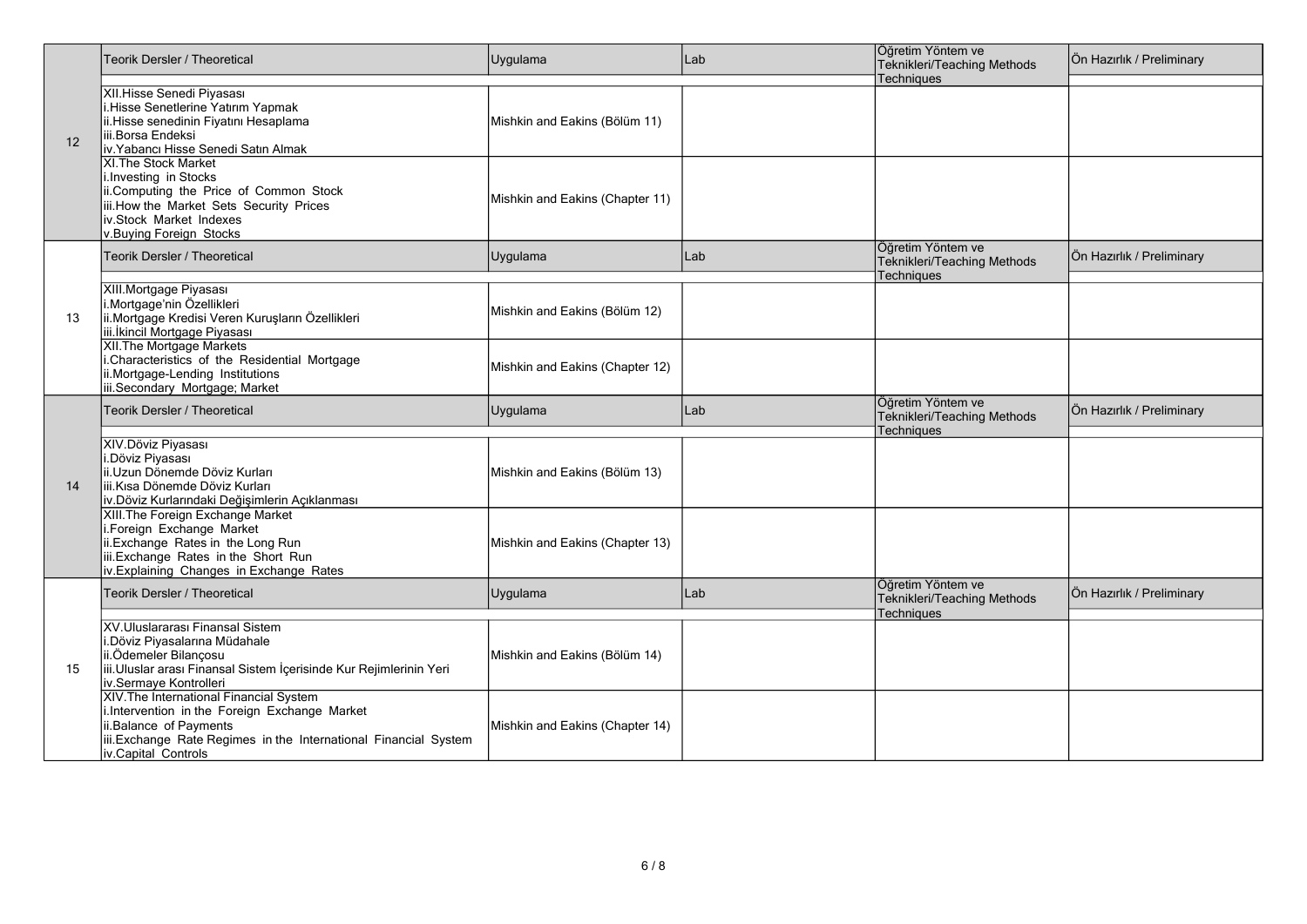|    | Teorik Dersler / Theoretical | Uygulama | Lab | Öğretim Yöntem ve<br>Teknikleri/Teaching Methods | Ön Hazırlık / Preliminary |
|----|------------------------------|----------|-----|--------------------------------------------------|---------------------------|
|    |                              |          |     | Techniques                                       |                           |
| 16 | Final Sinavi                 |          |     |                                                  |                           |
|    | <b>Final Exam</b>            |          |     |                                                  |                           |

# **DEĞERLENDİRME / EVALUATION**

| Yarıyıl (Yıl) İçi Etkinlikleri / Term (or Year) Learning Activities | Sayı/<br>Number | Katkı Yüzdesi /<br>Percentage of<br>Contribution (%) |
|---------------------------------------------------------------------|-----------------|------------------------------------------------------|
| Ara Sinav / Midterm Examination                                     |                 | 100                                                  |
| Toplam / Total:                                                     |                 | 100                                                  |
| Başarı Notuna Katkı Yüzdesi / Contribution to Success Grade(%):     |                 | 40                                                   |

| Yarıyıl (Yıl) Sonu Etkinlikleri / End Of Term (or Year) Learning Activities | Sayı<br>Number | Katkı Yüzdesi /<br>Percentage of<br>Contribution (%) |
|-----------------------------------------------------------------------------|----------------|------------------------------------------------------|
| Final Sinavi / Final Examination                                            |                | 100                                                  |
| Toplam / Total:                                                             |                | 100                                                  |
| Başarı Notuna Katkı Yüzdesi / Contribution to Success Grade(%):             |                | 60                                                   |

| Etkinliklerinin Başarı Notuna Katkı Yüzdesi(%) Toplamı / Total Percentage of Contribution (%) to Success Grade: |  |  |
|-----------------------------------------------------------------------------------------------------------------|--|--|
| Değerlendirme Tipi / Evaluation Type:                                                                           |  |  |